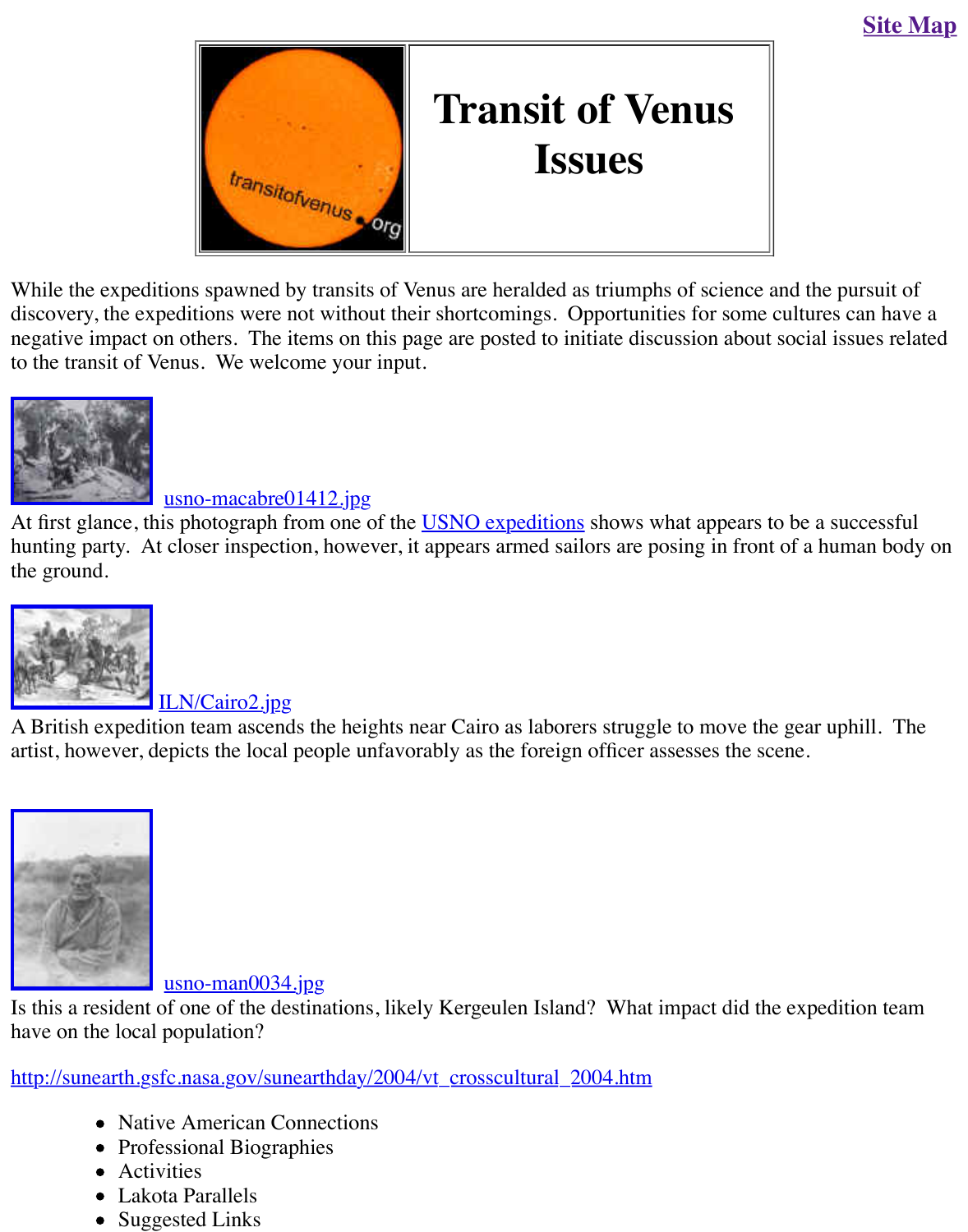- 2. history and use of the Transit of Venus observations
- 3. how Cook's voyage increased understanding of world geography
- 4. impact of Cook's men in the Pacific
- [5. impact of Maori/Polynesian on Cook's m](http://www.rsnz.govt.nz/news/venus/comp.php)en
- 6. significance of Tupaia on Cook's first voyage
- 7. compare European cultural/political context with Tahitian or Maori at time of Cook's vo
- 8. significance of the scientists on Cook's voyages
- 9. impact of the discoveries of Joseph Banks
- 10. changes to New Zealand's fauna and flora during and since Maori and /or Cook's arrival
- 11. challenges to surviving long ocean voyages
- 12. compare navigation methods used by Pasifika/Europeans
- 13. history of astronomy and our understanding of the solar system
- 14. Maori or Polynesian knowledge and understanding of astronomy
- 15. astronomy in NZ's past and/or present
- 16. modern astronomy and the cosmos



http://www.ifa.hawaii.edu/users/steiger/post\_cook.htm

The first record of scientific astronomical observations being made from Hawai`i appears to be British expedition on 8 December 1874. Captain G. L. Tupman of the *HBM Scout* observed a t [Venus. King David Kalakaua, who reigned over the Kingdom of Hawai`i from](http://www.ifa.hawaii.edu/users/steiger/post_cook.htm) 1874 to 1891, e first permanent observatory in Hawai`i, in 1883. In this illustration, local people sit outside the around the observation site.



Jean-Baptiste Chappe d'Auteroche crossed frozen rivers by horse-drawn sled on observe the 1761 transit of Venus from Siberia. Within days of his arrival, the ice dams on the [up and the adjoi](http://www.nhm.org/research/publications/Baja_Cal_Travel/baja46.html)ning lands flooded. "The people of Tobolsk, driven by superstition and fear, w that Chappe was a magician, bent on bringing evil into their midst" (Sellers, *The Transit of Ver to Find the True Distance of the Sun,* pg. 131).

From the **Quotes** page:

"But America! Venus! what riches dost thou squander on unworthy regions which attem